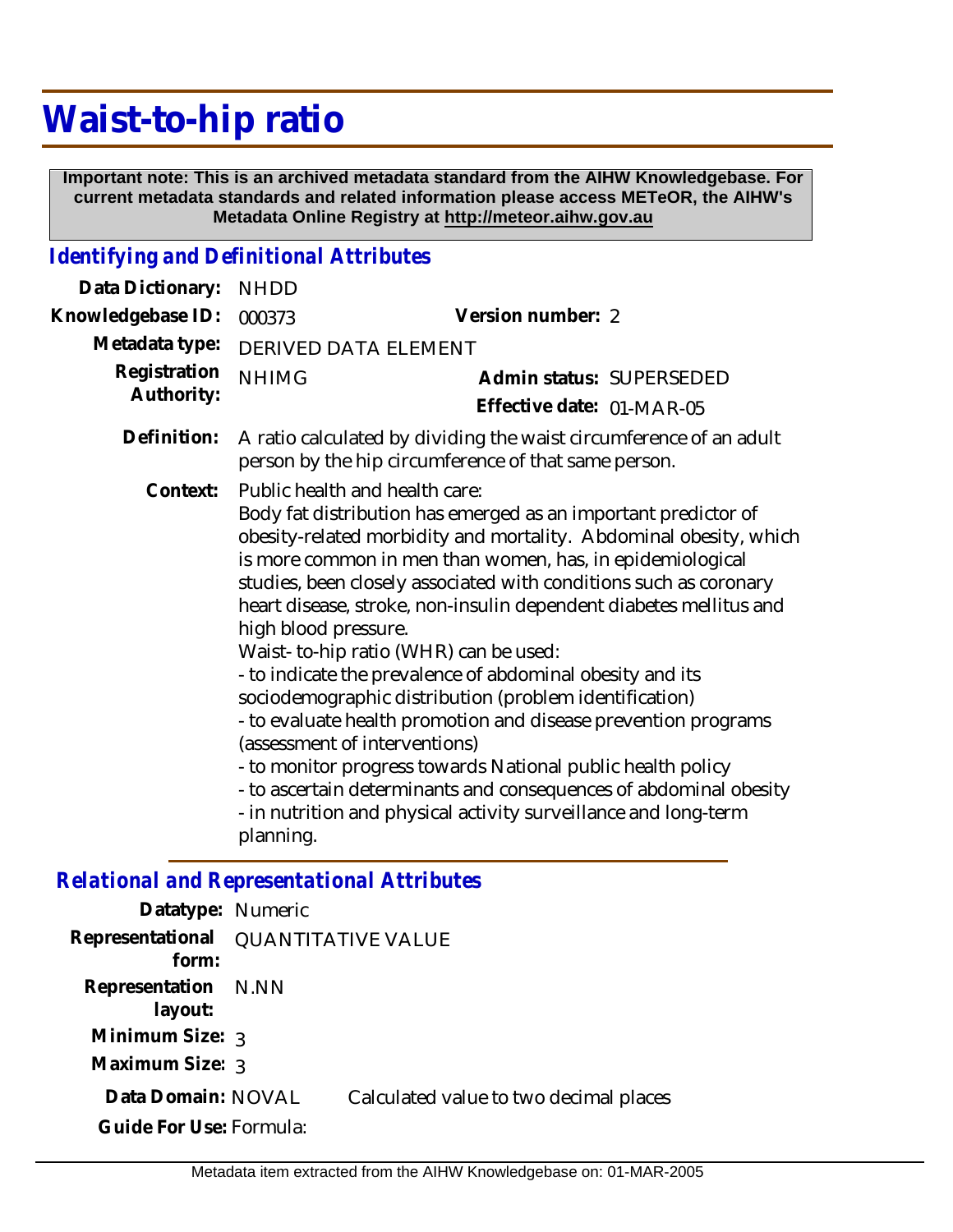WHR = Waist circumference (cm) divided by hip circumference (cm).

| Adult waist to hip ratio is a continuous variable. Adult waist to<br>hip ratio cannot be calculated if either component necessary for<br>its calculation (i.e. abdominal circumference or hip circumference)<br>has not been collected (i.e. is coded to 999.9).<br>Adult cut-off points for waist to hip ratio, that may define<br>increased risk of cardiovascular disease and all cause mortality,<br>range from 0.9 to 1.0 for men and 0.8 to 0.9 for women (Croft et al.<br>1995, Bray 1987, Bjorntorp 1985). These values are based<br>primarily on evidence of increased risk of death in European<br>populations, and may not be appropriate for all age and ethnic<br>groups.<br>In Australia and New Zealand, the cutoffs of > 0.9 for males and<br>> 0.8 for females were used in the Australian Bureau of Statistics'<br>1995 National Nutrition Survey.<br>As there are no cut-off points for waist to hip ratio for children<br>and adolescents, it is not necessary to calculate this item for those<br>aged under 18 years. |
|---------------------------------------------------------------------------------------------------------------------------------------------------------------------------------------------------------------------------------------------------------------------------------------------------------------------------------------------------------------------------------------------------------------------------------------------------------------------------------------------------------------------------------------------------------------------------------------------------------------------------------------------------------------------------------------------------------------------------------------------------------------------------------------------------------------------------------------------------------------------------------------------------------------------------------------------------------------------------------------------------------------------------------------------|
| Collection Methods: WHR should be derived after the data entry of waist circumference<br>and hip circumference. It should be stored on the raw data set as a<br>continuous variable and should not be aggregated or rounded.                                                                                                                                                                                                                                                                                                                                                                                                                                                                                                                                                                                                                                                                                                                                                                                                                |
| Related metadata: is calculated using Waist circumference - measured version 2<br>is calculated using Hip circumference - measured version 2<br>supersedes previous derived data element Adult abdomen to hip<br>ratio version 1                                                                                                                                                                                                                                                                                                                                                                                                                                                                                                                                                                                                                                                                                                                                                                                                            |

## *Administrative Attributes*

**Source Document:**

Source Organisation: National Health Data Committee National Centre for Monitoring Cardiovascular Disease Australian Institute of Health and Welfare

> Comments: This data element applies to persons aged 18 years or older as no cut off points have been developed for children and adolescents. It is recommended for use in population surveys and health care settings.

> > More recently it has emerged that waist circumference alone, or in combination with other metabolic measures, is a better indicator of risk and reduces the errors in waist-to-hip ratio measurements. Waist to hip ratio is therefore no longer a commonly used measure. It is recommended that in population surveys, sociodemographic